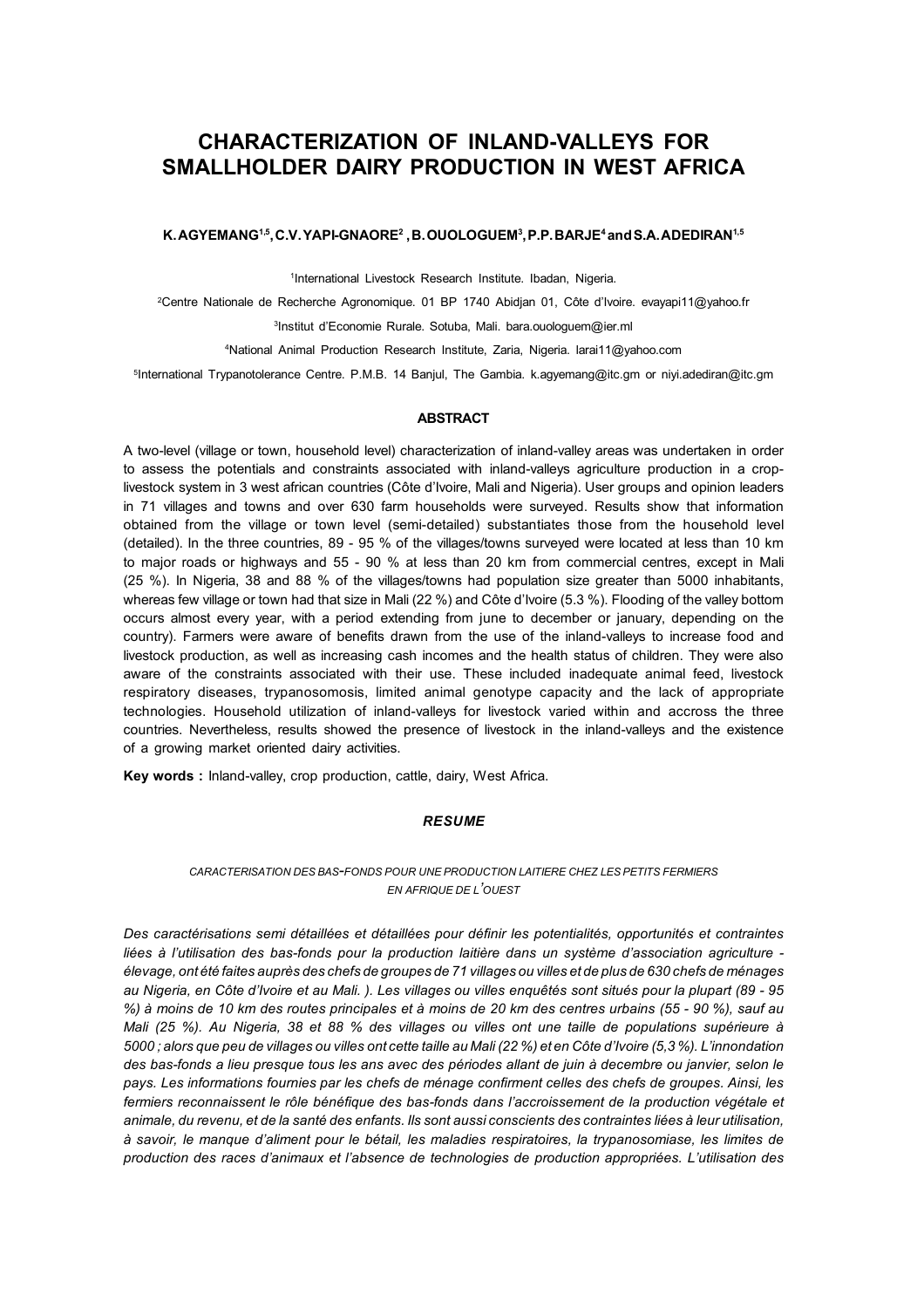*bas-fonds et de leurs ressources varie entre les trois pays et à l'intérieur d'un même pays. Cependant les résultats ont montré la présence de cheptel dans les bas-fonds et l'existence d'activités croissantes de production laitière à but commercial. Ceci montre les potentialités des bas-fonds en production laitière.*

*Mots clés : Bas-fond, production vivrière, élevage, bovin, production laitière, Afrique de l'Ouest.*

### **INTRODUCTION**

In West Africa, agricultural productivity, expressed in kg per capita, has been on the decline for nearly 30 years, at least up to the mid 1980s. Self sufficiency rates continue to decline as well for crops, such as, rice (Adesina, 1992). Increases in absolute terms for most major crops were achieved largely through expansion of cultivated areas, rather than increases in yields per unit area (Windmeijer *et al.,* 1994). The expansion of cultivated areas traditionally occurs in arable upland soils. However, there is some evidence that these areas are becoming scarce due to a high population growth in the region (Thenkabail and Nolte, 1995 ; Windmeijer *et al.,* 1994). As a consequence, there is increasing pressure to cultivate the more fragile uplands ; while, at the same time, fallow periods on existing agricultural lands are being drastically shortened (Windmeijer *et al.,* 1994).

In longer term, the accelerated use of croplands and marginal unproductive lands can cause environmental degradation. It is hypothesized that the process of degradation could somewhat be slowed down if the vast potentials of the lowlands, especially the inland-valleys, are exploited. These areas offer an extensive, fairly unexploited potential for agricultural production (Thenkabail and Nolte, 1995). Their capacity to contribute to African food production if exploited to a greater extent, is substantial (Izac *et al.,* 1991) given that productivity in tropical swamps is higher than in upland areas (Denny, 1985 ; Etherington, 1983). According to some estimates, lowlands cover approximately 240 million ha in sub-Saharan Africa, of which 130 million ha are in West and Central Africa (Ruanet, 1982). These are vastly under exploited, with only 2 % of the total sub-Saharan Africa under cultivation (Garrity, 1985). In West Africa, approximately 50 million ha of the lowlands are inland-valley bottoms and hydromorphic fringes.

Because of the important potentials of the inlandvalleys for crop production, some research and development-based organisations have been developing and testing technologies for farmers using these systems. To complement these efforts, a livestock (dairy)-based research project, which main objective was to increase indigenous dairy production in the areas around inland-valley systems. This was achieved through better feeding strategies using resource grown on residual moisture in the inland-valleys was developed and implemented by the International Livestock Research Institute (ILRI) and National Agricultural Research System (NARS) institutions in Mali, Côte d'Ivoire and Nigeria. Inland-valley system characterization was aimed at generating data for a better understanding of the systems and the identification of production constraints and opportunities for increased livestock (dairy) productivity.

### **MATERIAL AND METHODS**

### STUDY SITES

The study sites were Zaria and Kufana in Kaduna State in Nigeria, Bouaké and Korhogo in Côte d'Ivoire, and Sikasso in Mali. A multi-scale characterization approach, similar to that used at IITA (Izac *et al.,* 1991), was adopted in this study.

### DATA COLLECTION

Data were collected at village or town level (semidetailed characterization) from 71 villages groups and opinion leaders to describe crop-livestock systems in the inland-valley areas and to determine the role of livestock in the systems and the state of dairy development activities. Data (detailed characterization) was collected at a smaller scale, at the farm household level (630 households).

Similar questionnaires were used in all three countries to facilitate cross-site analysis. For the semi-detailed characterization, one or two key areas in each country were purposely selected to include the valley systems, the existence of population or market gradients and of dairy-based systems. Approximately 5-10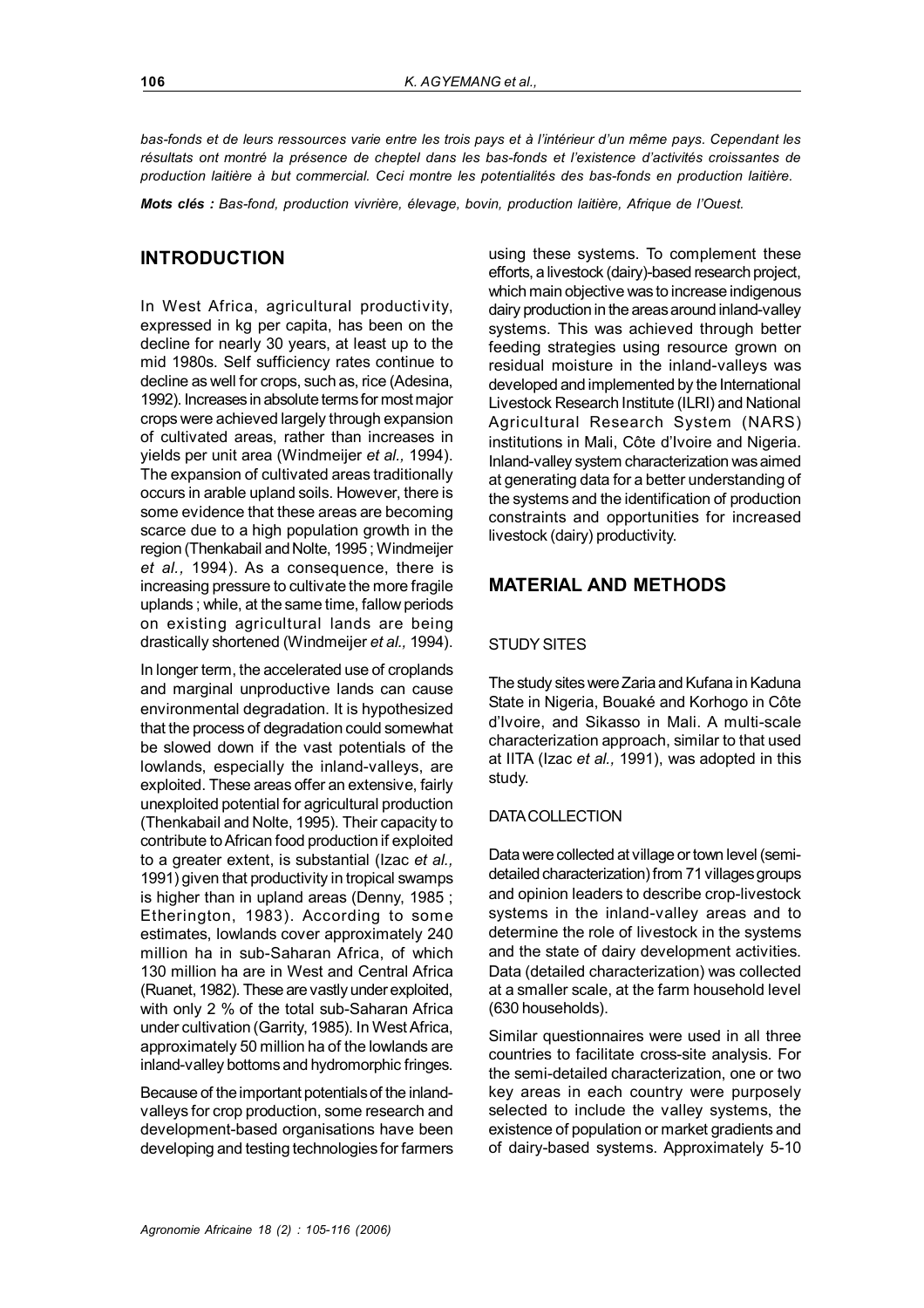villages or towns were randomly selected in each key area, and 2-3 groups or key informants per village interviewed on demographic and socioeconomic characteristics. For the detailed characterization, 50-100 households per key area were selected after drawing a sample frame of households with access to livestock, mainly cattle. Approximately 80-90 % of the households were required to have access to inland-valley plots, while the remaining 10-20 % were not. This scheme was intended to enable the testing of pre-formulated hypotheses that required these two categories of households. Market surveys on prices of crops grown in uplands and inlandvalleys and livestock products were collected to complement prices recall data obtained during the formal surveys. Distances from major roads or commercial centers, characteristics of group leaders, were necessary to estimate market accessibility ; whereas household environment define by urban, peri-urban or rural was to indicate the administrative setting.

### DATA ANALYSES

In order to quantify the results obtained from group (village level) and individual household interviews, descriptive statistics (frequencies, means, variances) of the demographic and socio-economic characteristics have been calculated. F-tests were used to determine the homogeneity of variances among groups in order to guide the choice of the proper t-test to use (equal or unequal variance).

## **RESULTS**

### VILLAGE-LEVEL CHARACTERISATION

### **Locations characteristics**

Twenty villages/towns were surveyed in the Zaria area, representing the drier part of the northern guinean savannah. Eleven (55 %) of the 20 villages/towns surveyed were located at less than 20 km from commercial centres, and 18 (90 %) of them at less than 10 km to major roads or highways (Table 1). Twenty-three percent of the villages had population between 500-1000, 38 % between 1000-5000, and another 38 % greater than 5000. In the wetter parts of the northern guinean savannah zone, represented by the areas around Kufana, South of Kaduna, 88 % of the 8 villages or towns surveyed had population greater than 5000 (Table 1). These latter villages were mostly located at less than 5 km from major access roads and 5-10 km from Kufana Township.

In Mali, 9 groups from 9 villages were interviewed. Fifty-five percent of the villages were located at 11-20 km from the administrative capital of the Sikasso region, with approximately 250.000 human populations. Nearly all the villages (90 %) were within 20 km of a major road network. In 44 % of the locations, human population was between 1000 and 5000, with another 44 % having population between 500 and 1000.

In Côte d'Ivoire (Table 1), 47 % of the 32 (villages or towns) surveyed were located within 5 km of the administrative capitals of Bouaké (mid-country) and Korhogo (North), and another 42 % of locations within 11 and 20 km to these capitals. A high percentage of the locations (89 %) were situated within 10 km of major road networks. Most towns or villages (84 %) were also located within 20 km of commercial centres. Human populations were less than 500 in most (55 %) locations, although 21 % had populations ranging from 1000 to 5000.

All the locations in the Zaria region of Nigeria experienced flooding in the inland-valleys, almost on annual basis (Table 2). Most of the respondents (90 %) reported that flooding usually starts in august and ends either in october or november (6 weeks after the start of the rains and six weeks after the last rains). In the Kufana area, all the respondent experienced flooding, which began as early as july and many areas could remain flooded until december. In Mali, 66 % of the flooding of valley bottoms were said to be common on an annual basis or at least once every 2 to 4 years (Table 2). Particularly in wet years, the valley bottoms could remain flooded for as long as 7.5 months, and, in most cases, the standing water could be one meter deep ( 0.3 - 2 m). Flooding of the valley bottoms usually starts at about 6 weeks after the onset of rains and recedes at about 5 weeks after the last rain. In normal years, the flooding period runs from august to november. Similarly, the inland-valleys of the savanna region of Côte d'Ivoire were said to be subjected to flooding, which occurs almost yearly (Table 2). Floods could start as early as june and, in some areas, remained partly flooded until december or january, some two months after the end of the rain. The valleys systems were described, in most cases, as flat or gently undulating and the soils were said to be only moderately drained.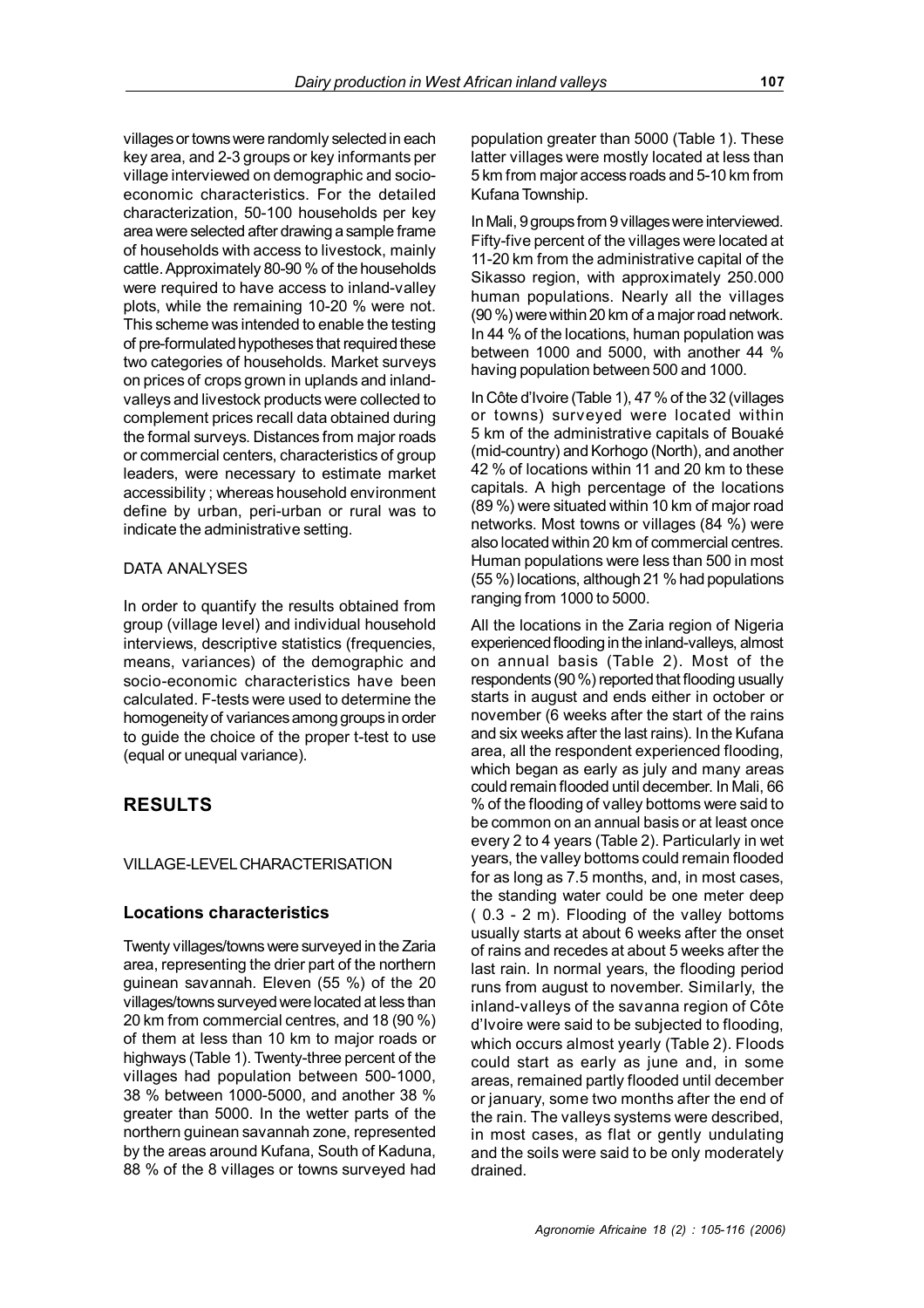|               |                      | <b>Distances</b>                    | Populations                          |           |                       |
|---------------|----------------------|-------------------------------------|--------------------------------------|-----------|-----------------------|
| Countries     | <b>Sites</b>         | Classes                             | Frequencies<br>$\gamma$ <sub>0</sub> | Classes   | Frequencies<br>$\%$ ) |
| Côte d'Ivoire |                      | $\leq$ 10 km from major road        | 89.5                                 | < 500     | 55.2                  |
|               | Bouaké et<br>Korhogo | <5 km from commercial center        | 47.4                                 | 500-1000  | 18.4                  |
|               | $N = 32$             | 10-20 km from commercial center     | 42.1                                 | 1000-5000 | 21.0                  |
|               |                      | $>20$ km from commercial center     | 10.5                                 | >5000     | 5.3                   |
| Mali          |                      | $\leq$ 20 km from major road        | 90                                   | 500-1000  | 44                    |
|               | Sikasso<br>$N = 9$   |                                     |                                      | 1000-5000 | 44                    |
|               |                      | $\leq$ 20 km from commercial center | 25                                   | >5000     | 22                    |
|               | Kafuna               | $\leq$ 10 km from major road        | 95                                   | $<$ 5000  | 22                    |
|               | $N=8$                | $\leq$ 10 km from commercial center | 95                                   | >5000     | 88                    |
| Nigeria       |                      | $\leq$ 10 km from major road        | 90                                   | 500-1000  | 23                    |
|               | Zaria<br>$N = 22$    |                                     |                                      | 1000-5000 | 38                    |
|               |                      | $\leq$ 20 km from commercial center | 55                                   | >5000     | 38                    |

**Table 1 :** Distribution of the group leaders in relation to location, distances and populations. *Répartition des localités des chefs de groupes par rapport aux distances et aux populations.*

#### **Table 2 :** Flooding characteristics of the locations surveyed.

*Caractéristiques des inondations des localités enquêtées.*

|               |                                  |                                            |                                 | Duration of flooding from<br>the $1st$ to the last rain |                        |  |
|---------------|----------------------------------|--------------------------------------------|---------------------------------|---------------------------------------------------------|------------------------|--|
| Countries     | Locations                        | Frequency of<br>flooding                   | Period of flooding              | Debut after<br>$1st$ rain                               | End after<br>last rain |  |
|               |                                  |                                            |                                 | weeks                                                   |                        |  |
| Côte d'Ivoire | Bouaké et<br>Korhogo<br>$N = 32$ | Annually<br>$(100\%)$                      | June to December<br>/ January   | $\overline{4}$                                          | 10                     |  |
| Mali          | Sikasso<br>$N=9$                 | Annually or 1<br>every 2 years<br>$(66\%)$ | August to<br>November           | 6                                                       | 5                      |  |
|               | Kafuna<br>$N=8$                  | Annually<br>$(100\%)$                      | July to December                | 6                                                       | 6                      |  |
| Nigeria       | Zaria<br>$N = 22$                | Annually<br>$(90\% )$                      | August to October<br>/ November | 6                                                       | 6                      |  |

Most of the inland-valley plots were familyowned, and purchase or lease agreement were the main ways of acquiring them in the Zaria area. On the other hand, in the Kufana area nearly 60 % of the inland-valley plots were privately or individually owned. As in the Zaria area, nearly all plots in the Bouaké and Korhogo regions were family-owned, and acquisition was mostly through gifts, as was the case in Mali. In two of the three countries (Mali and Côte d'Ivoire), users

of inland-valleys in the locations surveyed believed that, inland-valley cropping in their areas, created situations where they had more fallow lands and longer fallow periods than comparable settlements, where there were no inland-valley systems. These perceptions were particularly strong in Mali, where 67 % of the respondent villages believed that they had more fallow lands, and 60 % had longer fallow periods.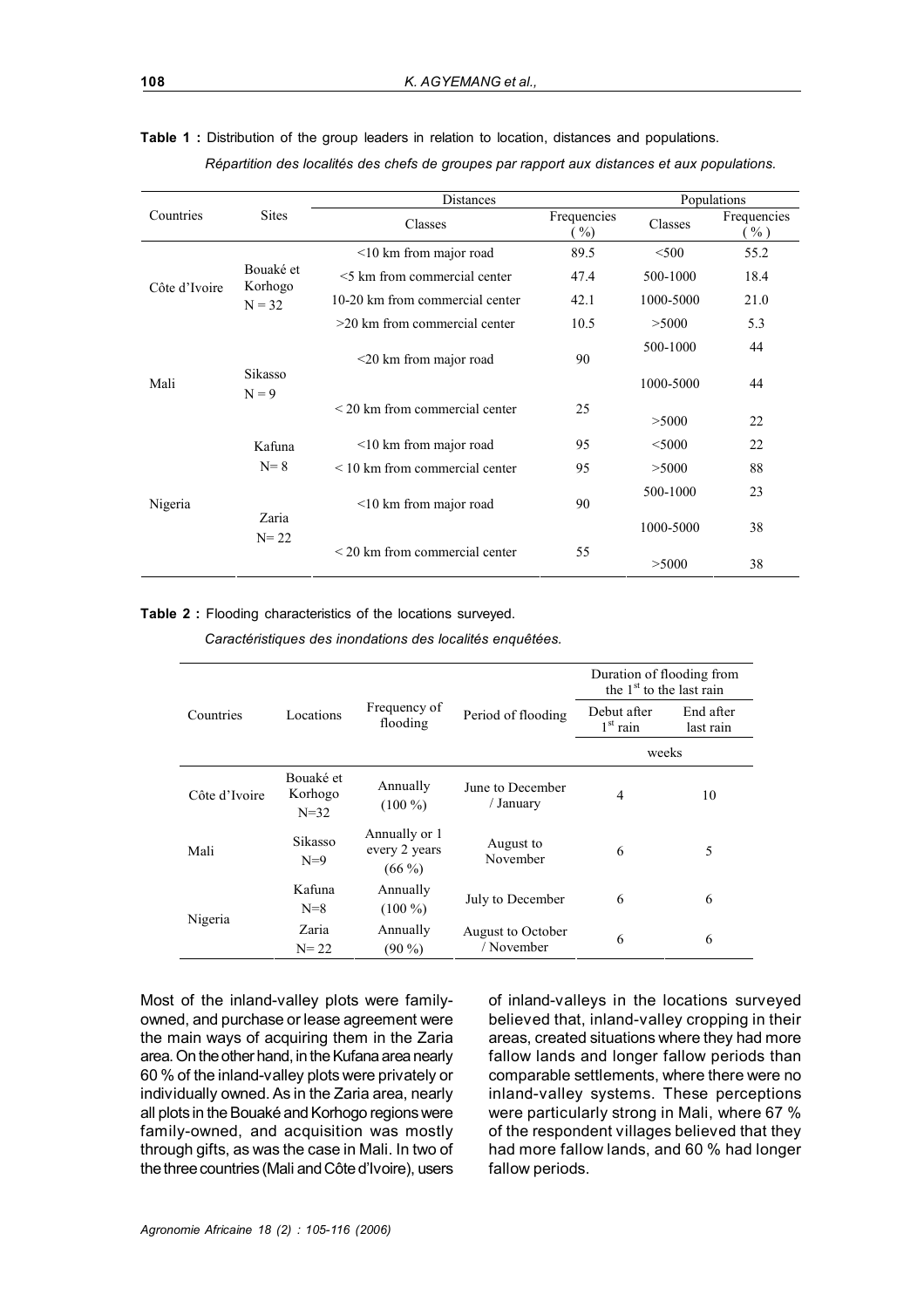### **Constraints to agricultural activities**

In Nigeria, the majority of respondents (80 %) identified poor soil fertility, insufficient land (30 %), disease or pest, damage from livestock and high cost of labour as the most important constraints to cultivation on uplands. Similarly, for valley bottoms, low soil fertility, insufficient land, drought, pest and diseases were reported (Table 5). Forty-two percent of the respondents indicated that land shortage was a problem, and 63 % said the availability of inland-valleys for cultivation had eased land shortage problems. In Sikasso, Mali, two-thirds (67 %) of the surveyed locations perceived land shortage as becoming a problem, and 22 % thought that land shortage was already a serious problem. In fortyfour percent (44 %) of the locations, the availability of inland-valleys has eased land shortage problems. Poor soil fertility, insufficient land and drought were the most common production constraints in uplands systems (Table 3). These problems were also true for the fringes. However, for the valley bottoms only, 50 % of respondents reported insufficient land and soil fertility as a problem. In about 38 % of the locations, drought at the valley bottoms was considered as a problem. Lack of appropriate technologies for inland-valley farming and the presence of pest damage were reported to be important constraints to production in 40 % of the locations. Similarly, in nearly 65 % of the villages surveyed in Côte d'Ivoire, land shortage was a concern, and nearly 45 % of the villagers believed that the availability of inland-valleys had somehow eased the land problem. However, 55 % of the villagers stated the problem of land shortage has not been improved despite the use of inland-valleys.

With respect to livestock production in the inlandvalley areas of Nigeria, constraints were listed as shortage of feed or fodder (85 % of respondents), disease or pests, and conflict with crop farmers. In Mali (Table 3), feed shortage or fodder was cited as the first livestock production constraints in all nine locations, followed by pests and diseases (100 % of the locations), seasonal livestock disease epidemics (67 %) and conflict with farmers (33 % of the locations). Nearly all respondents (98 %) agreed that inland-valleys contribute to reducing livestock feed constraints. Similarly, in Côte d'Ivoire, constraints to livestock production at the village or town level were listed as shortage of feeds or fodder, conflict with farmers, and diseases and pests (Table 3).

### HOUSEHOLD CHARACTERISATIONS

### **Household farm environment**

In the Zaria region of Nigeria, 56 % of the 205 farming households surveyed were located in peri-urban environments, while the remainder were located in rural areas. On the other hand, all households in the Kufana area were considered to be in a rural setting (Table 4). In Mali, all households were considered to be in a peri-urban setting. In contrast, 51 % of all households in the Korhogo region (Côte d'Ivoire) were located in urban and 14 % in peri-urban areas of Korhogo, the remaining 36 % in a rural setting, whereas in the Bouaké region 28 % percent of the households were located in urban Bouaké, 23 % in peri-urban and 49 % in rural setting (Table 4).

### **Characteristics of sampled households**

Nearly all (99.5 %) of the households interviewed in the Zaria region of Nigeria had male heads, with an average age of 47 years, the majority (63 %) of them had Islamic education and only (Table 5), 24 % had Islamic as well as western education. Only 8 % of the household heads did not have formal education. Although in the Kufana area, 85 % of the household heads were of different ethnic backgrounds from the dominant Hausa-Fulani group in Zaria. All were males, but a higher proportion of them had western education, up to the primary level. In Mali, all household heads were men with an, average age of 60 years, mostly Senoufo (78 %), and basically with no formal western education (57 %) and another 30 % with Islamic education only. A vast majority (81 %) of the households had no other business activity outside agriculture. In both Korhogo and Bouaké regions of Côte d'Ivoire, all households were males, with an average age of 54 years in Korhogo and 46 years in Bouaké.

Unlike Bouaké, where 30 % of household heads had western education up to secondary level, a vast majority (74 %) of the family heads in Korhogo had no formal education (Table 5), and only 7 % had Islamic education, and 11 % primary and post-primary western education. With the exception of Sikasso in Mali, most household heads engaged in nonagricultural activities in addition to farming.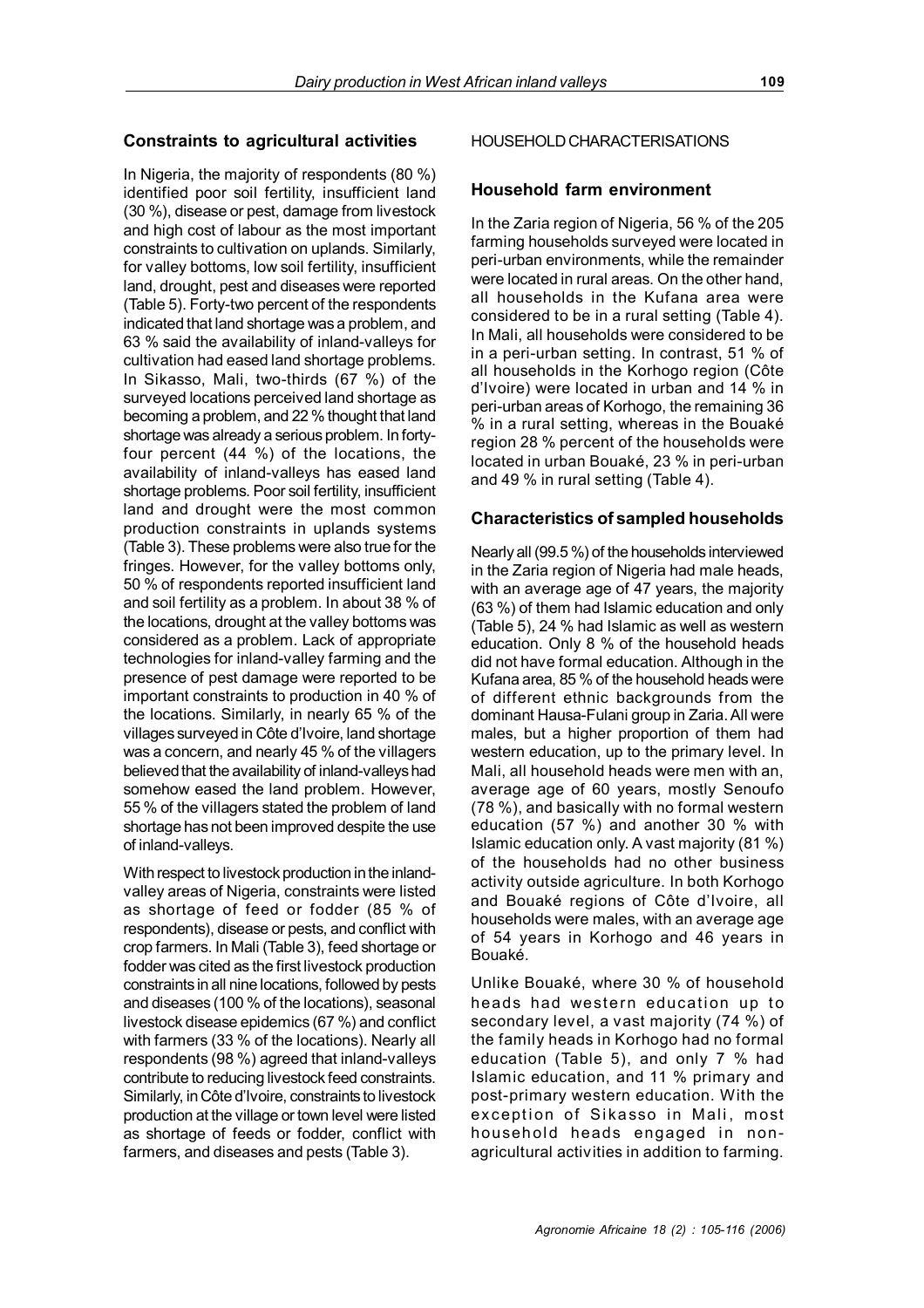The farm labour force (Table 5) in the Zaria was 3.1, of which, 1.3 was hired. Nearly two thirds of the households employed labour on a permanent basis. In the Kufana area, the labour force was 7. In Mali, where labour force was 10.7, only 1.8 was hired labour. Fifty-one per cent of households used permanently employed labour. Similarly, in Korhogo, labour was mostly supplied

by family members as 94 % of the households do not have permanently employed labour. The household size averaged 13.7 with an average labour force of 7, of which one 1.7 is hired on a temporary basis. In contrast, Bouaké had an average number of persons per household (9) with a labour force of 4.7, of which 1.6 was hired. Of the hired labour 1.4 was for livestock activities on a permanent basis.

|  |  |  | <b>Table 3</b> : Perceived elements as major constraints to agricultural activities. |  |
|--|--|--|--------------------------------------------------------------------------------------|--|
|  |  |  |                                                                                      |  |

|                                       |                | Countries      |                |
|---------------------------------------|----------------|----------------|----------------|
| Constraints                           | Côte d'Ivoire  | Mali           | Nigeria        |
| Soil infertility                      | No             | Yes            | Yes            |
| Land shortage                         | Yes            | Yes            | Yes            |
| Conflict with crop farmers            | Yes            | Yes            | Yes            |
| Damage from livestock                 | N <sub>0</sub> | N <sub>0</sub> | Yes            |
| High labour cost                      | N <sub>0</sub> | N <sub>0</sub> | Yes            |
| Disease $&$ pest                      | Yes            | Yes            | <b>Yes</b>     |
| Drought                               | N <sub>0</sub> | Yes            | Yes            |
| Shortage of feed / fodder             | Yes            | Yes            | Yes            |
| Lack of appropriate inland technology | Yes            | Yes            | N <sub>0</sub> |

*Eléments perçus comme contraintes majeures aux activités agricoles.*

**Table 4 :** Location of the households in relation to the nearest town.

*Localisation des ménages par rapport à la ville la plus proche.*

| Countries     | <b>Sites</b>    | Type       | % respondents |
|---------------|-----------------|------------|---------------|
|               |                 | Urbain     | 28            |
|               | Bouaké N=69     | Peri-urban | 23            |
| Côte d'Ivoire |                 | Rural      | 49            |
|               |                 | Urbain     | 51            |
|               | Korhogo $N=151$ | Peri-urban | 14            |
|               |                 | Rural      | 36            |
| Mali          | Sikasso $N=72$  | Peri-urban | 100           |
|               | Kafuna $N=133$  | Rural      | 100           |
| Nigeria       | Zaria $N=205$   | Peri-urban | 56            |
|               |                 | Rural      | 44            |

**Table 5 :** Characteristics of the household heads and labour force of the households.

*Caractères des chefs de ménages et main d'oeuvre utilisée dans les ménages.*

|               |                 |                     | Labour              |                        |        |
|---------------|-----------------|---------------------|---------------------|------------------------|--------|
| Countries     | <b>Sites</b>    | Sexe                | Education           | Average age<br>(years) | force* |
| Côte d'Ivoire | Bouaké N=69     | Male<br>$(100\%)$   | Western<br>$(30\%)$ | 46                     | 4.7    |
|               | Korhogo $N=151$ | Male<br>$(100\%)$   | None<br>$(74\%)$    | 54                     | 7.0    |
| Mali          | Sikasso N=72    | Male<br>$(100\%)$   | Islamic<br>$(30\%)$ | 60                     | 10.7   |
|               | Kafuna N=133    | Male<br>$(100\%)$   | Western<br>$(85\%)$ | 54                     | 7.0    |
| Nigeria       | $Zaria N=205$   | Male<br>$(99.5\% )$ | Islamic<br>$(63\%)$ | 47                     | 3.1    |

\*Average number of males and females (family or hired) 18 years or older working on the farm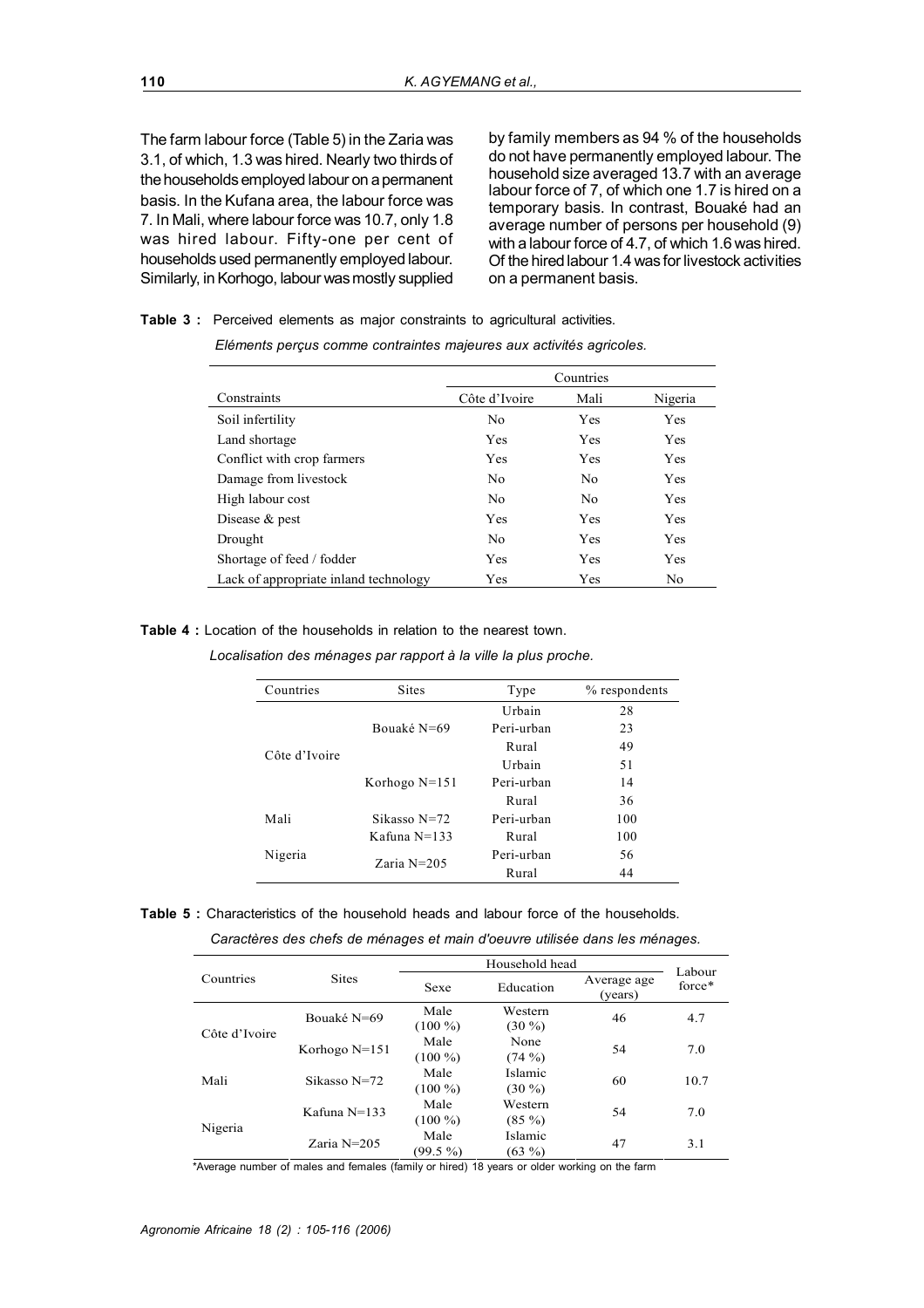### **Crop production**

With the exception of the Bouaké region of Côte d'Ivoire (Table 6), animal traction was widely used for land preparation in all the locations. In the Zaria region of Nigeria, nearly 80 % of households used animal traction. In Mali, 90 % of households reported using animal traction, while in Korhogo region of Côte d'Ivoire 67 % of households used animal traction. In Nigeria, bulls (entire) were mostly used while in Mali and Côte d'Ivoire, oxen were the most widely used (Table 6).

In both Nigeria and Mali, valley bottoms and fringes were rarely cleared before planting food crops. However, stubbles from the previous season's farming activities were burnt before planting, which in Nigeria could start as early as april. In Mali, rice planting starts in may if there are enough rains. The harvesting of wet season crops starts in november. For dry season cultivation, land preparation may extend over a relatively short time, late november to early december, after which, crops such as tomatoes, sweet and Irish potatoes are planted. Weeding was an almost continuous activity in the inlandvalley plots. Fertilization, with both chemical fertilizer and manure occured at during weeding periods. Dry season crops harvests may start in february and extend to may.

### **Livestock production and management**

In Nigeria and Côte d'Ivoire, cows were not usually managed separately from the rest of the herd. This was also true for Mali, except when some of the herds needed to undertake short term transhumance, in which case cows were kept behind to provide milk. In the Zaria region, 55 % of the respondents kept their bulls with the rest of the herd.

Most respondents in all sites and countries let the calves stay with their dams throughout the day (if calves were old enough to go out for grazing on their own), but calves are separated from their dams during the night. In the systems studied, virtually all calves get milk from their dams through sucking. Castration of young male cattle was a common practice in all countries (Table 6). In Nigeria, 58 % of respondents castrated young males. In the Korhogo region (Côte d'Ivoire), as many as 90 % of the respondents castrate their animals. The percentage was slightly (63 %) lower in Bouaké. Only a handful had kept their animals in roofed

structures during the night. Cows were milked twice a day by 66 % of respondents in Zaria. Cows were given water at least twice daily in all countries. The majority of respondents (77 % in Nigeria, 60 % in Côte d'Ivoire and 67 % in Mali) used rivers as the source of water supply. Cattle were used to provide manure to upland crops (92 % of respondents in Zaria and 30 % in Korhogo) and also in inland-valley plots.

## **Dairy products marketing**

Nearly 88 % of respondents in the Zaria region sold fresh or sour milk. For those who sold milk, more producers sold milk in december, january, june and september (Table 6). In contrast, only 24 % of respondents in the Kufana area sold fresh or sour milk, mainly during the period between june and october. Forty-three percent (43 %) of household in Zaria indicated that they were likely to sell more milk if collection schemes were to be put in place. Another 37 % did not know how they will react, while 20 % said they would not take advantage of the scheme to produce more dairy products.

In the case of Mali, those who extracted milk from their cows, 67 % sold fresh milk, mostly to collectors, who come to the farm gate to purchase milk. For those who sold milk, most was sold in june through september. In the Korhogo region, 55 % of milk sellers indicated that may through august (Table 6) were the months when most of the milk was sold. In the Bouaké 78 % of milk sellers identified april and may, and september to december as the months in which most milk was sold.

## **A advantages of agricultural enterprises**

In the Zaria region of Nigeria, 89 % of respondents indicated that their farm incomes from crops were greater than from livestock (Table 7). Only 24 % of respondents obtained more incomes from livestock than other nonagricultural enterprises. Fifty-three percent (53 %) of respondents obtained more income from live animal sales than from dairy products, whereas 47 % indicated the opposite. Sixty-five percent (65 %) obtained more income from dairy products than sale of animal dung. Seventy-six percent of the respondents indicated that their income from the sale of crops grown in inlandvalleys during the dry season was greater than that of the dry season milk sales. Similar views were expressed by respondents in the Kufana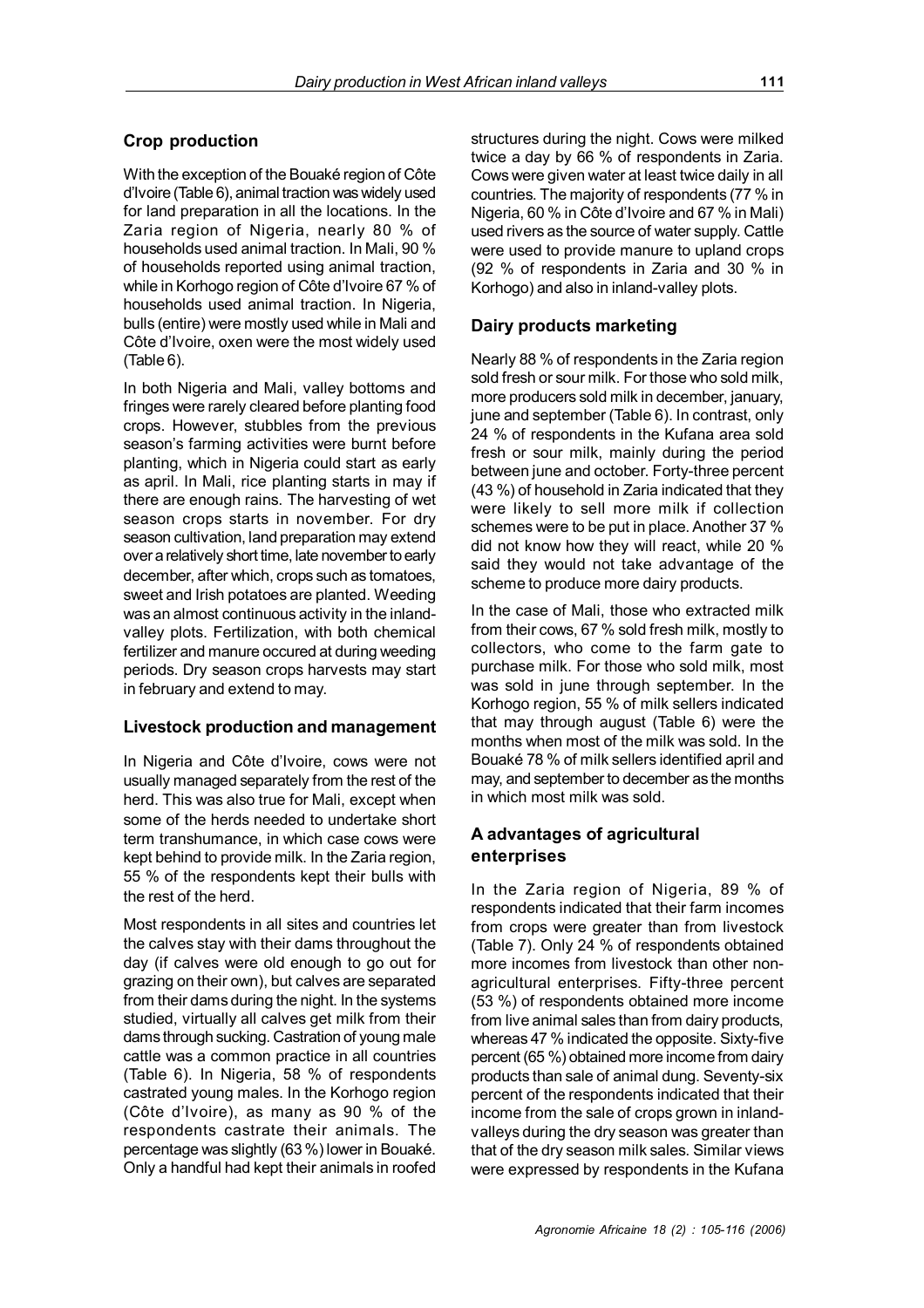*Agronomie Africaine 18 (2) : 105-116 (2006)*

area, although the proportion of respondents who obtained higher income from cropping, than from livestock activities (Table 7) was smaller (63 %), compared to Zaria region. In Côte d'Ivoire, the pattern was the same both in the Bouaké and Korhogo regions. However, in Korhogo income from the sale of livestock products during the dry season was higher than that of dry season cropping (Table 7) according to 70 % of the respondents. In Mali, nearly 53 % of respondents said that they obtained more income from crops than livestock (Table 7). Livestock income was greater than that from non-farm activities according to 85 % of respondents. Equal percentage of respondents (47 %) reported obtaining more income from dairy product sale than live animals or vice versa. Seventy-eight percent (78 %) of respondents indicated that dry season cropping yielded more incomes than dairy in dry season (Table 7), mainly because potatoes which is an export crop in the area. The cost of acquisition of chemical fertilizer was considered by most respondents (88 %) in Mali as higher than the time and effort used in kraaling cattle on plots. With the exception of the Kufana area of northern Nigeria, larger proportions of households obtained higher income from dairy product sales than from the sales of live animals. As was the case in Mali, 66 % of respondents in the Zaria indicated that the cost of chemical fertilizers to manure plots was greater than the total cost of labour used in kraaling the animals on farm plots, or for carrying manure from the house to the plots.

## **Perceived benefits**

When asked whether they have noticed any improvement in various categories of household welfare after acceptation to cultivate in inlandvalleys, 97 % of respondents in the Zaria area (Nigeria) indicated increases in total quantity of food harvested, greater variety of food (99 %), more food sales (97 %), and more cash incomes from crops (94 %). Similar response patterns were obtained from the Kufana area. In Mali, most respondents (92 %) said that inland-valley crop farming enabled them to have more variety of crops (63 %), more foods sales (59 %), to increase cash incomes (86 %), and more dairy

products consumed (63 %). However, the inclusion of inland-valley cropping did not lead to lesser number of total plots cultivated (88 %), lesser combined area cultivated (90 %), lesser family labour used for farming (59 %), increased woman labour (88 %). In the Kufana area however, the inclusion of inland-valleys in cropping, has led to the reduction in the number of plots cultivated, according to 83 % of respondents, although the total combined area (uplands plus lowlands) did not decrease.

In the Korhogo region, nearly all respondents (99 %) said that they had increases in crop yields from uplands and inland-valleys exploitation (Table 7), more crop varieties (99 %), more food sale (87 %) and increasing family incomes (75 %). In contrast, inland-valleys exploitation in the Korhogo region did not lead to a lower number of plots cultivated or lesser family labours (76 % of households). Similar response patterns were observed in Bouaké (75 %), where fewer number of plots cultivated were not associated with the use of inlandvalleys (98 % of households), fewer combined areas cultivated (90 %), lesser family labour (100 %).

When household heads were asked whether they have noticed any improvement in various household welfare indicators after they added milking or dairying to their cropping activities, 98 % of respondents in the Zaria region indicated increases in family cash incomes, more dairy products consumed (93 %), fewer number of plots cropped (54 %), less area of land cultivated (52 %), improved children health (74 %), increased working hours and increased labour for women (41 %). In the Kufana area, 85 % of respondents reported an improvement in the health status of the children. Similar observations were made in both Korhogo and Bouaké regions in Côte d'Ivoire. However, in Côte d'Ivoire, there was a opposing view on the question as to whether woman labour has increased with the development of dairy enterprises. Whereas, 64 % of household heads in Bouaké did not think woman labour had increased, 70 % of household heads in Korhogo believed the contrary.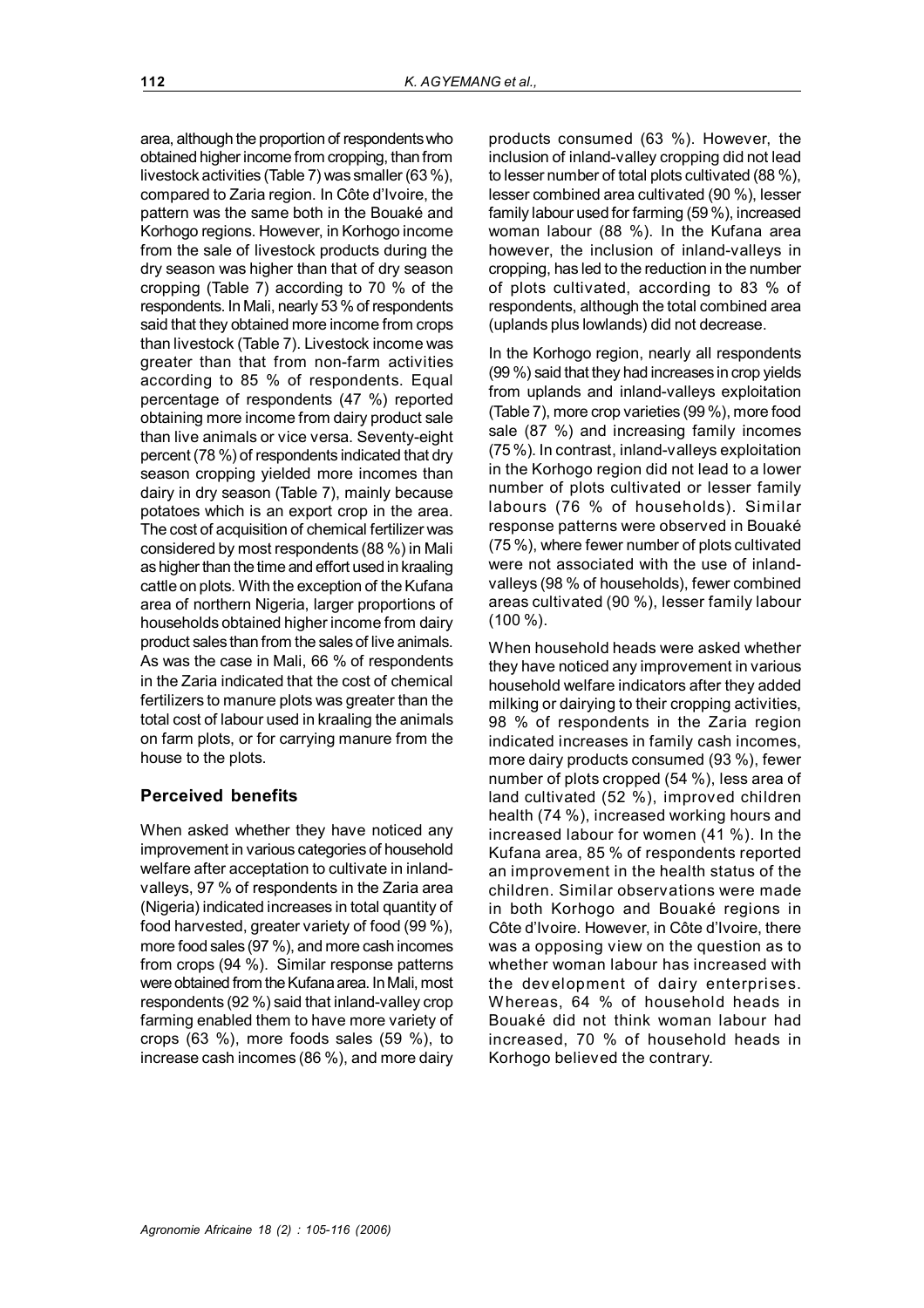| Countries     | Localities           | Use of<br>animal<br>traction | Type of<br>cattle used | Castration<br>of young<br>male | Form of<br>milk sold     | Period of sale                           |
|---------------|----------------------|------------------------------|------------------------|--------------------------------|--------------------------|------------------------------------------|
| Côte d'Ivoire | Bouaké<br>$N = 69$   | No                           |                        | Yes                            | Fresh<br>$(100\%)$       | April, May,<br>September-<br>December    |
|               | Korhogo<br>$N = 151$ | Yes $(67%)$                  | Oxen                   | Yes                            | Fresh<br>$(100\%)$       | May-August                               |
| Mali          | Sikasso<br>$N = 72$  | Yes $(90\% )$                | Oxen                   | Yes                            | Fresh<br>(67%)           | June-<br>September                       |
|               | Kufana<br>$N = 133$  | Yes $(60\%)$                 | <b>Bull</b>            | Yes                            | Fresh / sour<br>$(24\%)$ | June-October                             |
| Nigeria       | Zaria<br>$N = 205$   | Yes $(80\%)$                 | Bull                   | Yes                            | Fresh / sour<br>$(88\%)$ | December,<br>January, June,<br>September |

**Table 6 :** Characteristics of livestock management and marketing of dairy products.

| Caractéristiques de gestion du cheptel et de commercialisation de produits laitiers. |  |  |  |  |  |
|--------------------------------------------------------------------------------------|--|--|--|--|--|
|--------------------------------------------------------------------------------------|--|--|--|--|--|

**Table 7 :** Perceived benefits from using inland-valleys.

*Bénéfices perçus suite à l'utilisation des bas-fonds.*

| <b>Benefits</b>                                   | Countries     |            |                |
|---------------------------------------------------|---------------|------------|----------------|
|                                                   | Côte d'Ivoire | Mali       | Nigeria        |
| Increase in total food harvested                  | Yes           | Yes        | <b>Yes</b>     |
| Greater variety of food harvested                 | <b>Yes</b>    | Yes        | <b>Yes</b>     |
| More food for sale                                | Yes           | <b>Yes</b> | Yes            |
| Increased cash income                             | <b>Yes</b>    | Yes        | <b>Yes</b>     |
| Increased dairy product consumption               | Yes           | <b>Yes</b> | <b>Yes</b>     |
| Improved children health                          | <b>Yes</b>    | No         | <b>Yes</b>     |
| More income from crop than livestock              | No.           | <b>Yes</b> | Yes            |
| More income from livestock than crop / dry season | Yes           | No         | N <sub>0</sub> |

### **DISCUSSION**

The semi-detailed characterisation undertaken here sought to obtain a broad view of inlandvalley agriculture, and livestock in particular, in a relatively short time period by limiting interviews to groups of users and key informants. The study shows a very close relationship between cropping on uplands and inland-valleys, which impose high labour demand on farm households, although hired labour in some locations reduced the load on household members in some months of the year. It also confirmed of the very visible presence of livestock in these areas, and the existence of a growing market-oriented dairy sub-sector.

Feed resources from the cropping systems, particularly crop residues, appear widespread but current strategies in their collection, storage and use are not used up in some of the locations surveyed. Feeds and fodder storages for livestock and animal health were ranked high as major constraints in livestock production. Bernet *et al.* (2001) also acknowledged that the lack of fodder storage in the form of hay or silage had a strong effect when combined with poor herd management. However, Jaitner *et al.* (2001) reported that supplementary feeding was not very common among small ruminant producers in Gambia. The reference to the lack of appropriate technology, as a constraint in some locations could mean that farmers were willing to adopt technologies developed for inland-valley farming systems. One such technology reported for sheep farming in France was the use of «pactice-season» (Bellon *et al.,* 1999). This consisted of using combinations of forage resources not solely based on current biomass production in order to provide some security in the fluctuation of herbage production.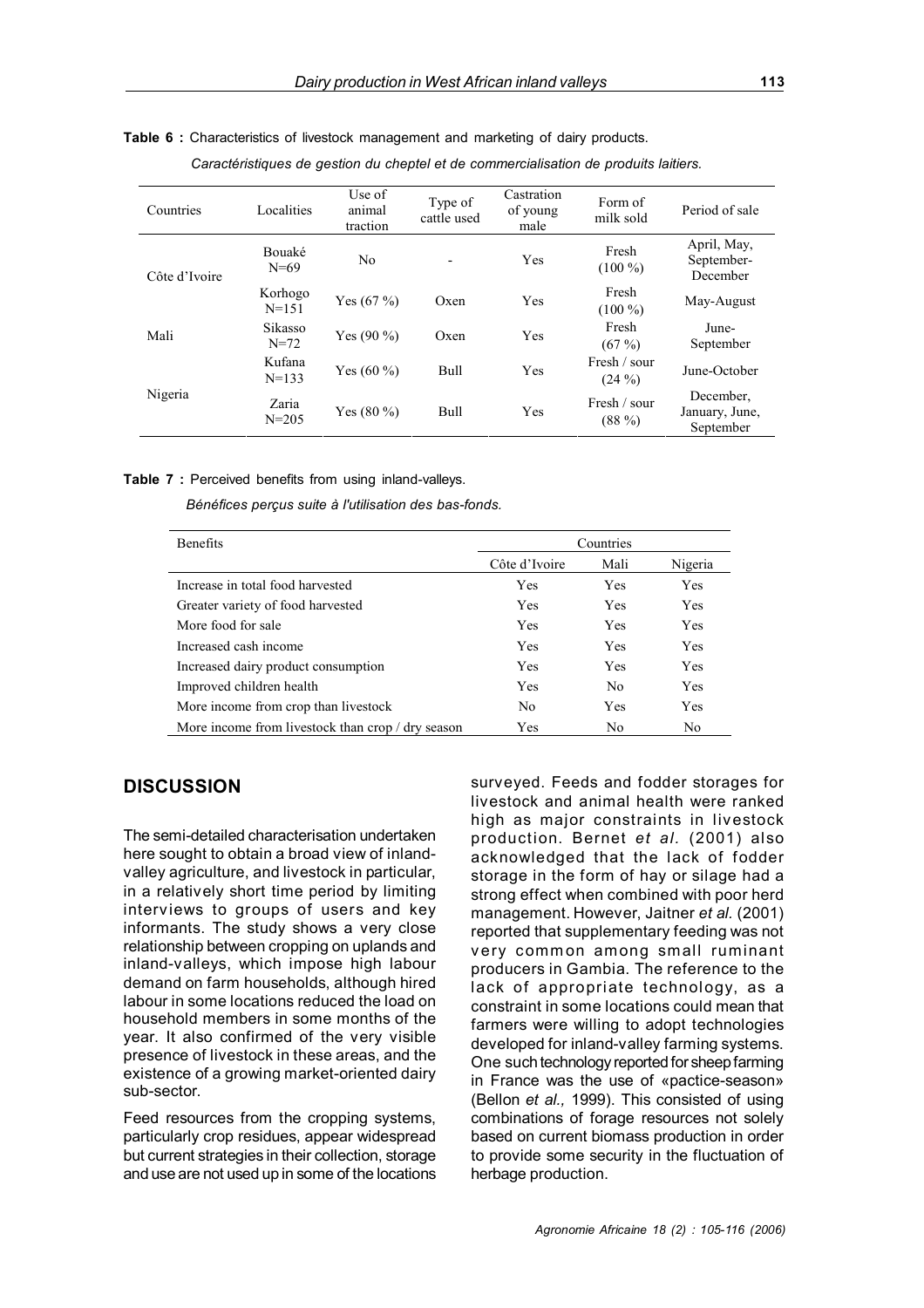Experience in technology transfer in Sub-Saharan Africa (Matlon and Adesina, 1991) had shown that, in order to be successful, technical interventions must involve incremental changes in the farming systems and significant farmer participation in technology design. In the case of inland-valleys in West and Central Africa, earlier efforts emphasized crop and resource management technologies for systems with full water control. This, in most cases, was done without farmer participation in the design of the technology (ADRAO/CBF, 1993).

Detailed characterisations were undertaken to provide more insight into the inland-valley croplivestock systems, than that provided by semidetailed surveys. Thus, for the three countries studied, households, using inland-valleys may be subjected to different market and demand opportunities, and their response to intensify production enterprises (crop and livestockbased) may be different. Therefore, proposed technologies would need to consider such differences in opportunities. Thus, one needs to define the recommendation domains (Williams, 1994) of such groups of households in order to properly direct interventions that would meet their needs. Classifying households into recommendation domains will assist policy makers in determining where, and for which, groups efforts should be focused on (Franzel, 1981).

The predominance of males as household heads, who are the principal decision makers on matters relating to inland-valley farming, may have important implications on the format of extension messages passed on from research to end-users of technologies ; especially when the use of the inland-valley in the dry season was known to be by females. In Gambia, where most men are cattle herd owners, only a small fraction participated directly in herd management (Jaitner *et al.,* 2003).

It is clear that from the analysis of inland-valley farming activities, and reported for uplands, that overlap in timing of agricultural activities does occur. It also demonstrates the close link between upland wet season farming and inlandvalleys. The results further show that farm households who exploit inland-valleys were engaged in both crop and livestock farming. They had their production practices, for the two subenterprises, linked through the use of feed resources (crop residues), animal draught power and manure for soil improvement. Further linkages were characterized by substitutions of

permanent labour for hired labour. Senior herdsmen were effectively substituted by hired herdsmen during the cropping season in order for the farmer (likely household heads), to concentrate on crop farming (Jaitner *et al.,* 2003).

The study also shows that, in all five regions in the three countries, farmers recognised the benefits from the use of inland-valleys, not only in terms increases in food and livestock production, but also, in terms of cash income. Additional perceptible benefits in terms of increased dairy products consumption and improved children health were also identified with the addition of dairy activities to the farming enterprises.

Inland-valley farmers were however concerned with the fact that these benefits could be eroded by the some production constraints, mainly animal nutrition and disease problems, as well as perceived limitations of animal genotype to milk production. Constraints magnitude and corrective measures adopted by producers varied between regions and by market accessibility. A broader range of constraints, as related to the use of inland-valleys, have been identified for several West African countries. These include in order of rating : weeds, lack of water control, lack of inputs, labour shortages, credit, land tenure, etc. (ADRAO/CBF, 1993).

## **CONCLUSION**

Cross-country comparisons of the socioeconomic characteristics of households, using inland-valley systems in West Africa for livestock agriculture, showed that the various sites within a given country and between countries were at different stages in the development and utilisation of inland-valley resources. The variations were related to markets accessibility and marketing of dairy and other livestock products characteristics, as well as the degree of integration of various agricultural enterprises.

Whereas crop production predominated farming activities, in the valley systems near urban centres (Sikasso in Mali, Zaria in Nigeria), dairy production was also an important activity. This situation, perhaps, reflects the often etablished relationships between higher consumption of dairy products and urban populations. The increase in the demand for livestock products often pulls up on production, therefore, raising the prospects that dairy potential in highly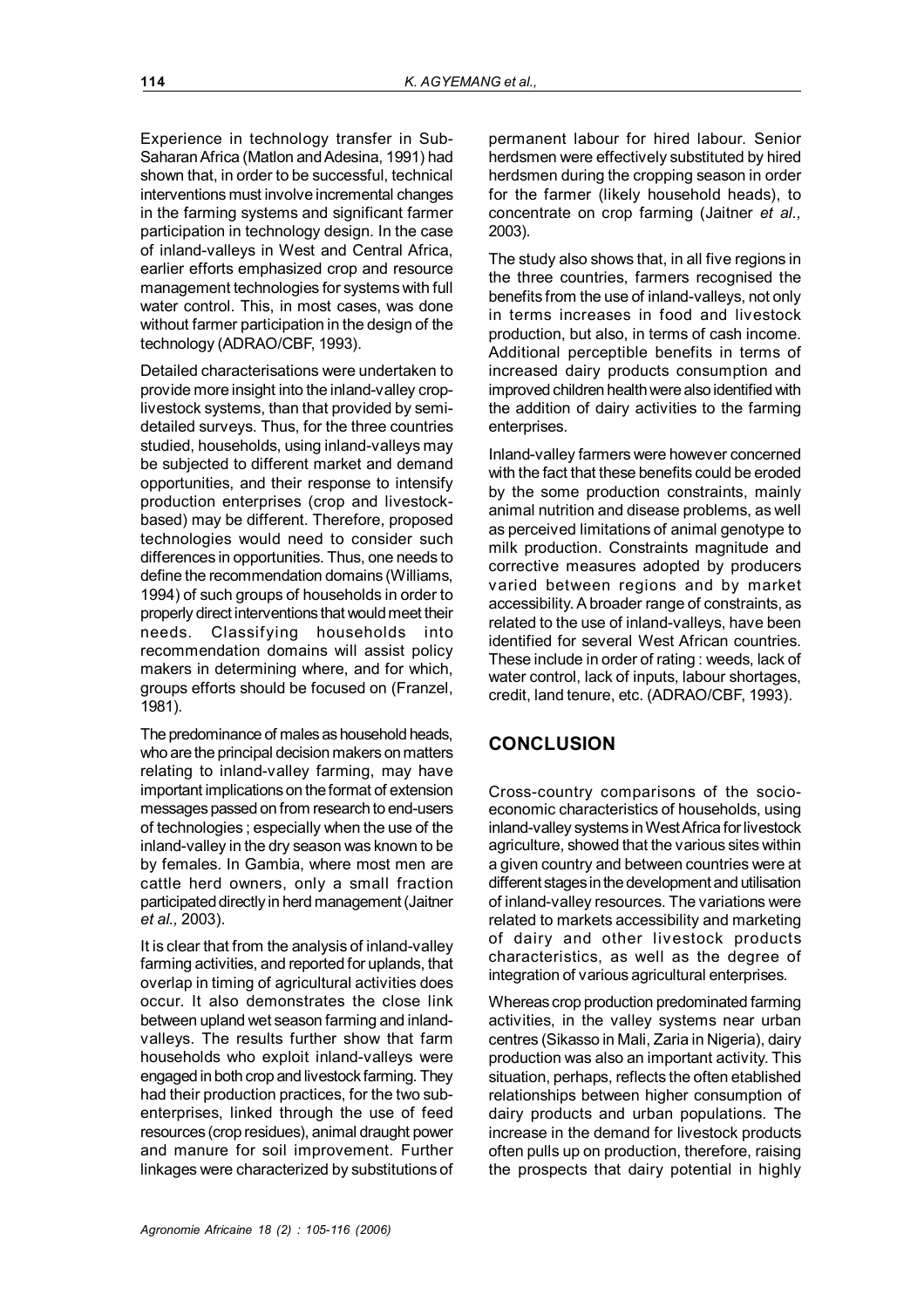populated inland-valley areas could be exploited. It could be deduced that milk production is not a year-round activity at some study sites, based on sales periods of dairy products in the various countries. However, given the responses that organised milk collection would induce to produce more milk, and the high percentages  $($   $\geq$  90 %) of respondents who indicated that adding dairying to their enterprises improved household welfare. There is a important potential for dairy farming in these inlandvalley areas. The extent to which these potentials can be translated into actual production will depend on the level to which some of the constraints (socio-economics, bio-physical, etc.) are overcome. According to Bernet *et al.* (2001), a flexible model to accurately capture the different production framework, within each country, will be needed to apprehend the complexity of the production system involving crops and livestock.

## **ACKNOWLEDGEMENTS**

We are grateful to the directors of National Research Systems in the three countries (ex-IDESSA / CNRA-Côte d'Ivoire, IER-Mali, NAPRI-Nigeria) for their administrative support. The financial support of the IDRC-Canada is also acknowledged and appreciated. The secretarial assistance provided by Kemi Olaobaju of ILRI, Ibadan and Florence Muthigani of ITC, Banjul is highly appreciated.

## **REFERENCES**

- Adesina (A.). 1992. Economics of rice production in West Africa. State-of-the-art. West Africa Rice Development Agency (WARDA), Bouaké, Côte d'Ivoire.
- ADRAO/CBF. 1993. Mise en valeur durable des agro-écosystèmes de bas-fonds en Afrique sub-saharienne. Projet du programme consortium bas-fonds.

ADRAO/CBF, Bouaké, Côte d'Ivoire. 67 p.

- Bellon (S.), (N.) Girard and (G.) Guerin. 1999. Caractériser les saisons-pratiques pour comprendre l'organisation d'une campagne de pâturage. Fourrages 158 : 115 - 132.
- Bernet (T.), (O.) Ortiz, (R. D.) Estrada, (R.) Quiroz and (S.M.) Swinton. 2001. Tailoring agricultural extension to different production contexts : a user-friendly farmhousehold model to improved decisionmaking for participatory research. Agricultural Systems 69 : 183 - 198.
- Denny (P.). 1985. The ecology and management of African wetland vegetation. Geobotany 6, Dr. W. Junk Publication, Boston. 344 p.
- Etherington (J. R.). 1983. Wetland ecology. Studies in Biology Nº. 154, Edward Arnold Publication, London, UK. 66 p.
- Franzel (S.). 1981. Identifying target groups in an area : Methodology and procedures. CIMMYT, East Africa Economics Programme. Nairobi, Kenya. Farming System Newsletter 4 : 13 - 25.
- Garrity (D. P.). 1985. Rice in eastern and southern Africa : The role of international testing. Proceedings of International Workshop on *Rice improvement in Eastern, Central and Southern Africa*. Lusaka, Zambia, 9 - 19 April 1984. IRRI, Los Banos, The Philippines : 29 - 45.
- Izac (A. -M.), (N.) Swift and (W.) Andriesse. 1991. A strategy for inland-valley agroecosystem research in West and Central Africa. Resource and Crop Management Program, IITA, Ibadan, Nigeria. RCMD Research Monograph N° 5. 24p.
- Jaitner (J.), (J.) Sowe, (E.) Secka-Nje and (L.) Dempfle. 2001. Ownership pattern and management practices of small ruminants in The Gambia - implications for a breeding programme. Small Ruminant Research 40 : 101 - 108.
- Jaitner (J.), (N.) Coor and (L.) Dempfle. 2003. Ownership pattern and management practices of cattle herds in The Gambia : Implication for a breeding programme. Tropical Animal Health and Production 35 : 179 - 187.